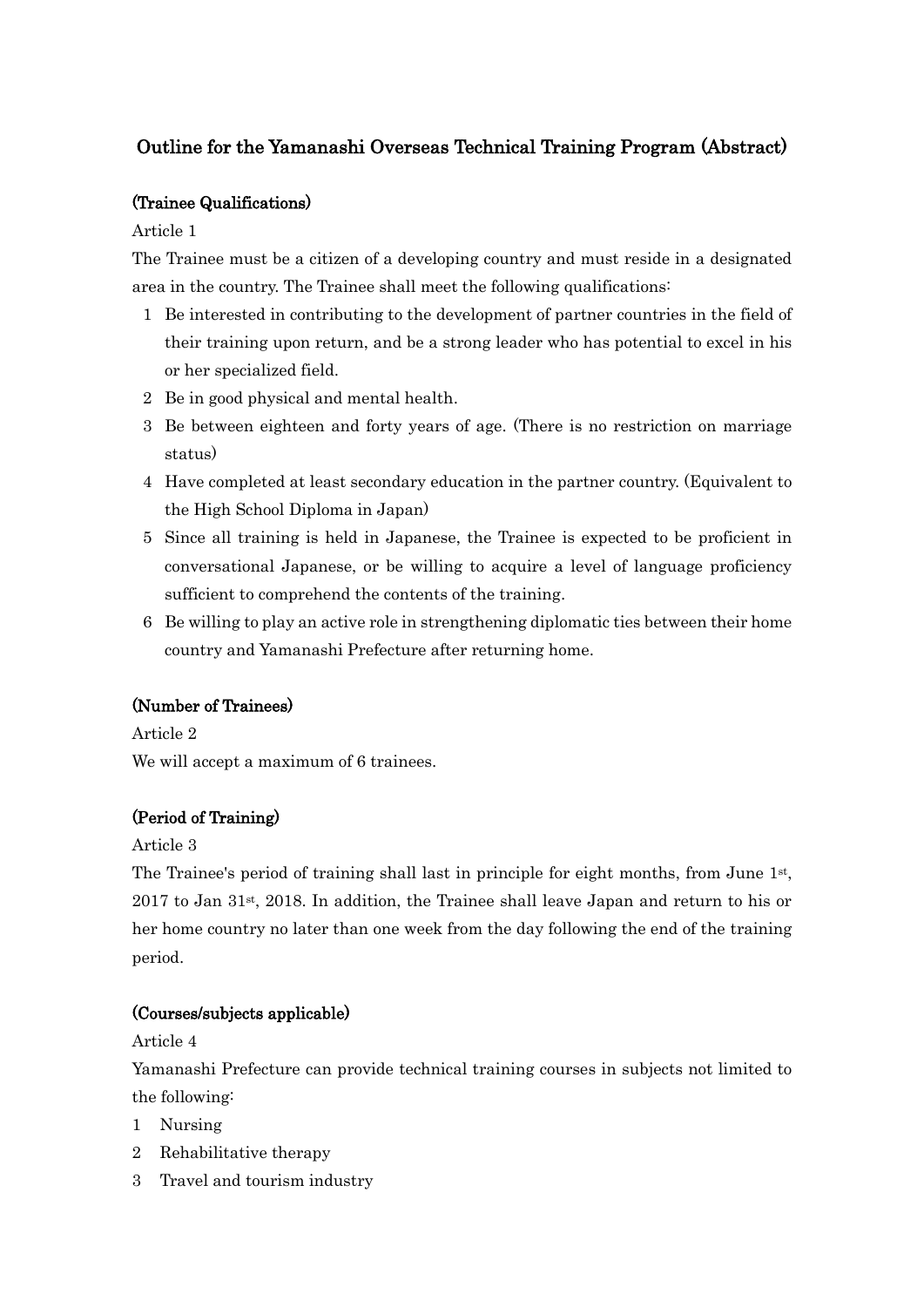- 4 Industrial skills (precision machining; CAD/CAM systems; FA systems)
- 5 Electronic skills (digital and analogical circuits; computer engineering; software design)
- 6 Computer technology
- 7 Architecture and design
- 8 Automobile mechanics and maintenance
- 9 Agriculture machinery maintenance (may include farm work)
- 10 Volunteer or NPO activities
- 11 Gem and precious metal manufacture
- 12 Food and bio-based study (e.g. microbiology, fermentation)
- 13 Metalwork (Metal value evaluation skills)
- 14 Chemistry (substance analysis)
- 15 Graphic design (e.g. pamphlet design)
- 16 Machinery (e.g. precision measurement, modal analysis)
- 17 Electronics (e.g. control technique, embedded technology, electrical circuit)
- 18 Information Technology (e.g. OS, programming languages, computer applied systems)
- 19 Others

# (Method of Training)

Article 5

Training methods shall be delivered as follows:

(1)Group Training

- 1 Orientation on Japan and life in Yamanashi as a Trainee
- 2 Basic conversational Japanese language training
- 3 Field trips in Yamanashi Prefecture will also be held to assist the Trainee in deepening their understanding and knowledge of Japan
- (2)Individual Training

Individual training will comprise of technical training in companies, schools, career training centers, research institutions or other facilities approved by the Governor of Yamanashi.

## (Application and Nomination Procedures)

Article 6

The application and nomination procedures are given below:

(1) Interested candidates shall submit the following documents and forms to the nominating organizations. The submitted documents and forms shall be written in either in Japanese or English.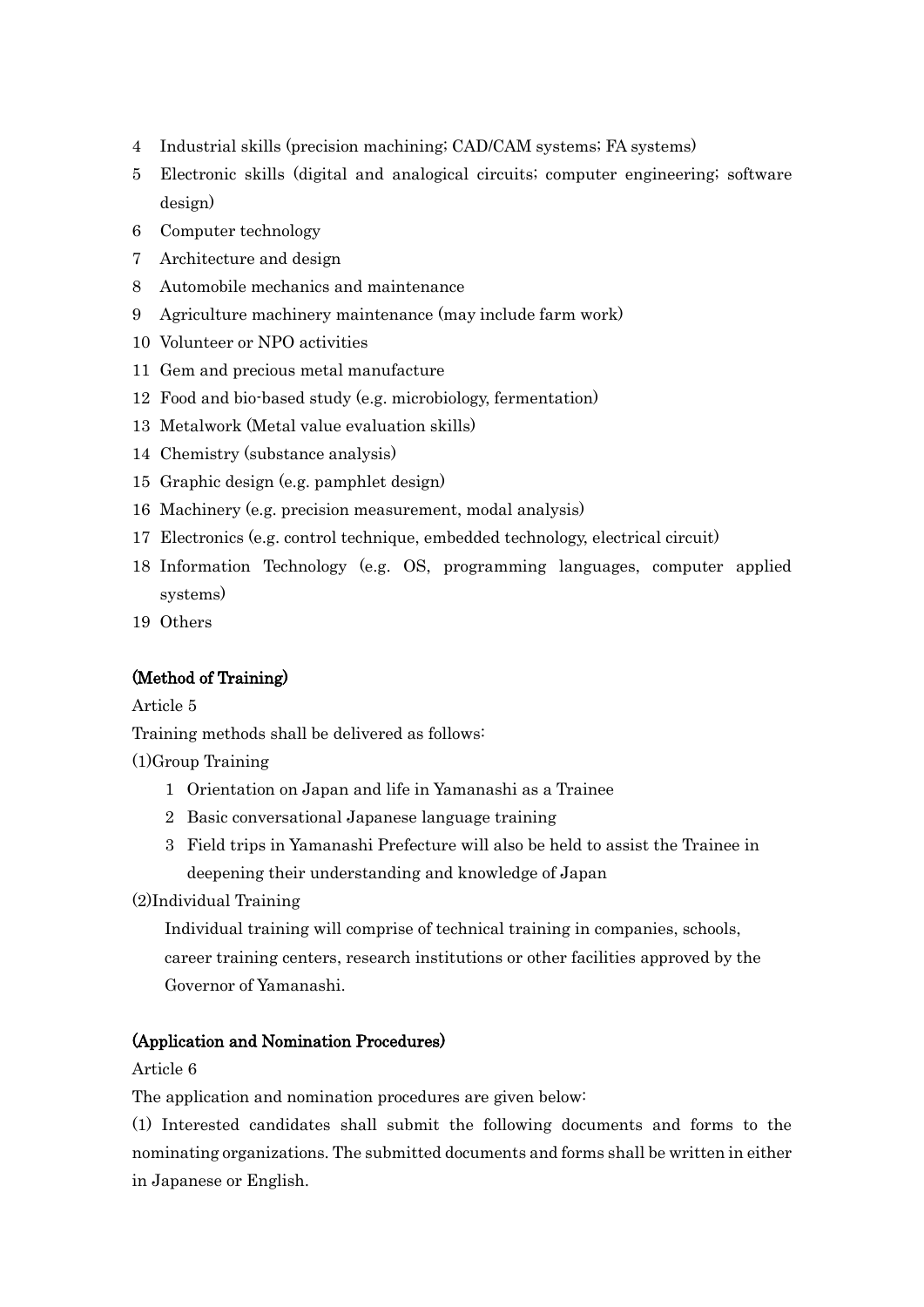|    | 1 Training Application Form (Form 2)                      | 1 Copy |
|----|-----------------------------------------------------------|--------|
|    | 2 Resume(Form 3)                                          | 1 Copy |
|    | 3 Personal Date Form (Form 4)                             | 1 Copy |
|    | 4 Certificate of Health (Form 5)                          | 1 Copy |
| 5. | Pledge(Form 6)                                            | 1 Copy |
| 6  | Certification of Graduation Record (Form 7)               | 1 Copy |
|    | 7 Certificate of Employment and/or Re-employment (Form 8) | 1 Copy |
| 8  | Composition                                               |        |

- 9 ID photo (4 photos sized 4cm long x 3cm wide, taken within the past 3 months and with a white background)
- (2) Nominating organizations shall attach Form 1 to the above documents, and submit the entire package to Yamanashi Prefecture no later than January 25th, 2017.
- (3) Do not forget to attach the following documents as well:
	- 1 Copy of the valid passport

### (Screening and Selection)

Article 7

- 1 Yamanashi Prefecture shall make the final decision on the selection of trainees after screening all nominated candidates. Please note that Yamanashi Prefecture will accept a maximum of three nominated candidates.
- 2 The Notice of Acceptance shall be delivered to the Trainee through the nominating organization after the final screening process is completed in Yamanashi Prefecture. Documents mandatory for obtaining a Japanese entry visa as stated in Article 7 shall also be sent along with the Notice of Acceptance to the Trainee.

## (Application for Japanese Entry Visa)

Article 8

1. Before entering Japan, trainees from countries other than communist states shall be required to apply for Japanese entry visas from abroad. When applying for a Japanese entry visa, the Trainee shall submit the following documents attached to the Notice of Acceptance to the visa office at Japanese embassies, high commissions and consulates abroad: a) Valid Passport, b) Filled Visa Application Form, and c) Identity Card (RG).

### (Remuneration/Allowance)

### Article 9

The Trainee shall receive subsidiary provisions from the Yamanashi Overseas Technical Training Program, for an amount within the prefectural budget. However, the Trainee